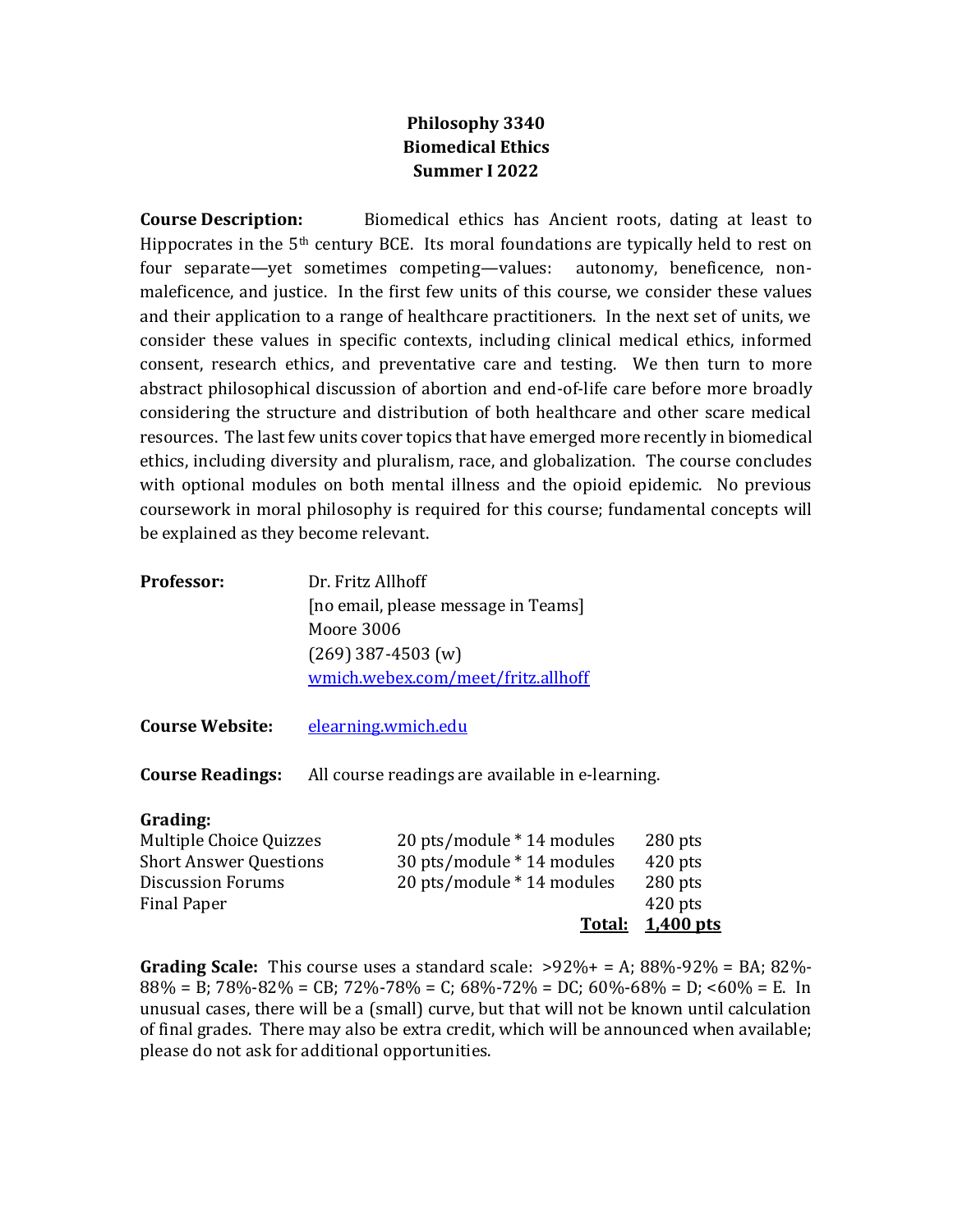**Course Communications:** We will be using Microsoft Teams for course communication (i.e., instead of email): we have a Team to which you will be added, and you are welcome to message me or the TA directly if you have any personal/private questions. We also have discussion forums to which you can post technical questions, report broken links, and so on. By using Teams and forums, other students can also benefit from the discussions—we can also help consolidate those discussions into a single public place, rather than through multiple private email threads.

**Readings:** For each module, complete the assigned video and readings (see below). Reading in philosophy is *very* difficult, both because philosophers often write technically and because the questions they seek to answer are not always ones with which we are familiar. It is therefore of critical importance that you invest heavily in the reading, both by going slowly and, sometimes, by going through it more than once. Understanding the reading is the key to success in this course.

**Quizzes:** For each module, you will complete a multiple choice quiz and short essay questions. The multiple choice quiz comprises ten questions—each worth two points and has an allowance of thirty minutes. There are three short essay questions—each worth ten points—that have a combined allowance of ninety minutes. Short essay questions should be answered in two to three paragraphs each; that said, use your judgment on what sort of detail is required. (Students' answers are often too short; make sure to use the two to three paragraph guidance.) You may use the assigned materials for both the multiple choice quiz and the short essay questions, but, because of the time limits, should prepare before you begin.

Quizzes close at 11:59 p.m. on the Sunday that they are due. Note that they must be *completed* (i.e., not just started) by the expiration times. Also note that the correct answers do not display until after the quiz *closes* (i.e., not when you complete it).

**Discussion Forums:** For each module, you should make a post reacting to either the theme of that module or to particular readings within it. These posts should be *no fewer than 100 words* (and no more than 300 words). You should also *respond* to at least two different posts from your classmates; you should generally reply to the original post, but may engage themes emergent in the discussion thread as well. These responses should be *no fewer than 50 words* (and no more than 100 words). Your original post is worth 10 points and your reply posts are worth 5 points each.

The original posts must be submitted no later than Thursday at 11:59 p.m. during the module's assigned dates; the response posts must be submitted by the close of the module on Sunday at 11:59 p.m.

Note: on "short weeks"—like Fall Break, Thanksgiving, or the week preceding Spring Break—you may complete two first posts and skip the reply posts. Or you may treat it like a normal week and do the reply posts; it is your choice. This allowance is meant to allow you to fully complete the modules before breaks. The same structure is available for make-up modules (see below) because fewer students might choose to do them and reply posts might therefore be more difficult.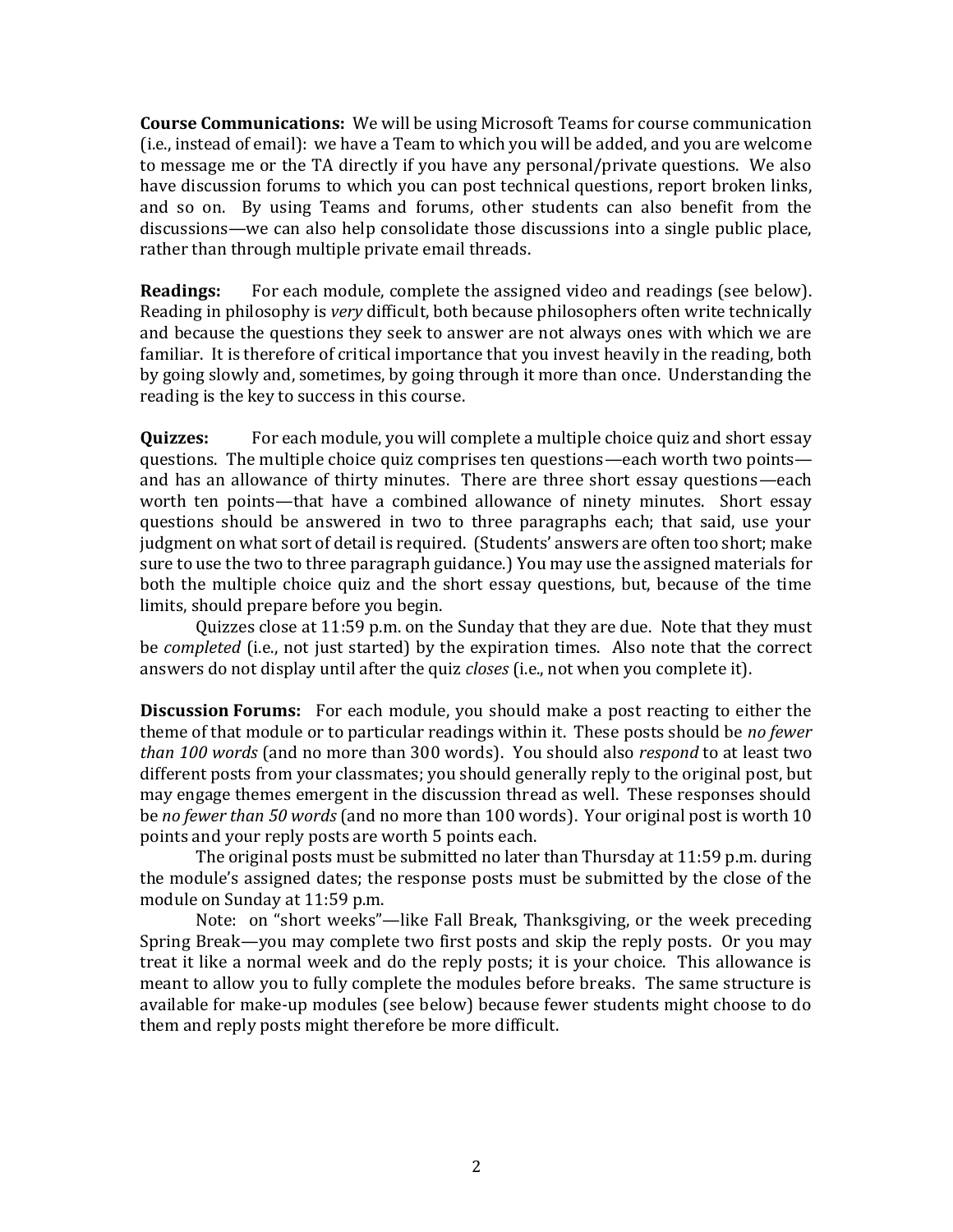**Optional Modules:** Quizzes cannot be re-opened for any reason, nor can be they be made available *after* the due dates. However, there are two accommodations: first, modules can be done *early*, so, if you anticipate a conflict, plan ahead. Second, with the understanding that personal exigencies or technical difficulties sometimes arise, any components (e.g., multiple choice quizzes, short essay questions, and discussion forums) can be replaced with components from the optional modules listed below ("Mental Illness" or "The Opioid Epidemic"). Optional modules can also be used to *replace* modules *after* the modules (or some part thereof) are attempted—for example, if you have technical difficulties or simply don't like one of your scores.

Ultimately, your *fourteen highest scores for each graded component* will count toward your final grade. This could be out of as many as sixteen possible scores (i.e., if you do both optional modules), which means that up to two scores can be replaced.

**Final Paper:** By the end of the course, you should write a paper *about the intersection of one of our modules with COVID-19*. It should be *2,500 words (± 10%)*; deviations from this range will be penalized—word counts should include in-body text only, not headers, footnotes, or bibliographies.

You should spend approximately half of the paper *summarizing* the key ideas from the module, and the other half *evaluating* those ideas. Do not discuss *all* of the ideas in the module, but rather choose *some* ideas and develop a coherent and integrated essay around them.

In addition to the assigned readings, you must have *at least five external sources*  that you incorporate into your paper, and *at least ten footnotes*. <sup>1</sup> Try to use authoritative, peer-reviewed sources as opposed to only websites. Wikipedia is not an acceptable source, though you may use it to get suggestions for other sources.

Use whatever *footnote* format (i.e., not endnotes, not parentheticals) you prefer and include a bibliography at the end of the paper. For example, say you wanted to cite to the first reading, which comes from a book.<sup>2</sup> Or say you wanted to cite to a paper from an academic journal. $3$  Say you wanted to cite to the book again, after citing it the first time.<sup>4</sup> Or the paper.<sup>5</sup>

Papers should be double-spaced and margins should be justified (e.g., like this document). Include page numbers, and use a standard seriffed font (e.g., Cambria, New Roman)—please do not use sans-seriffed fonts (e.g., Arial, Calibri). There are no other formatting requirements; beyond the above guidelines, use whatever style you are most comfortable with. $6$  Because final grades are due immediately following the end of the course, *late papers will not be accepted*.

<sup>1</sup> If you don't know what a footnote is, this is a footnote! Footnotes can be "explanatory"—like this one—or "references" to sources. You may use both kinds in your papers if you like, but the requirement mentioned above is for referential footnotes. See below for examples.

<sup>2</sup> James Beachamp and James Childress, *Principles of Biomedical Ethics*, 8th ed. (Oxford University Press, 2019), p. 123.

<sup>3</sup> Gerald Dworkin, "Paternalism," *Monist* 56.1 (1972), p. 64.

<sup>4</sup> Beauchamp and Childress (2019), p. 345.

<sup>5</sup> Dworkin (1972), p. 67.

 $6$  If you want an example of how to format a paper, here's a link to one you may use as a guide. You don't have to follow it and yours won't be as long, but it might be a useful example for students who are newer to academic writing: http://files.allhoff.org/research/Blackstone's Ratio final.pdf.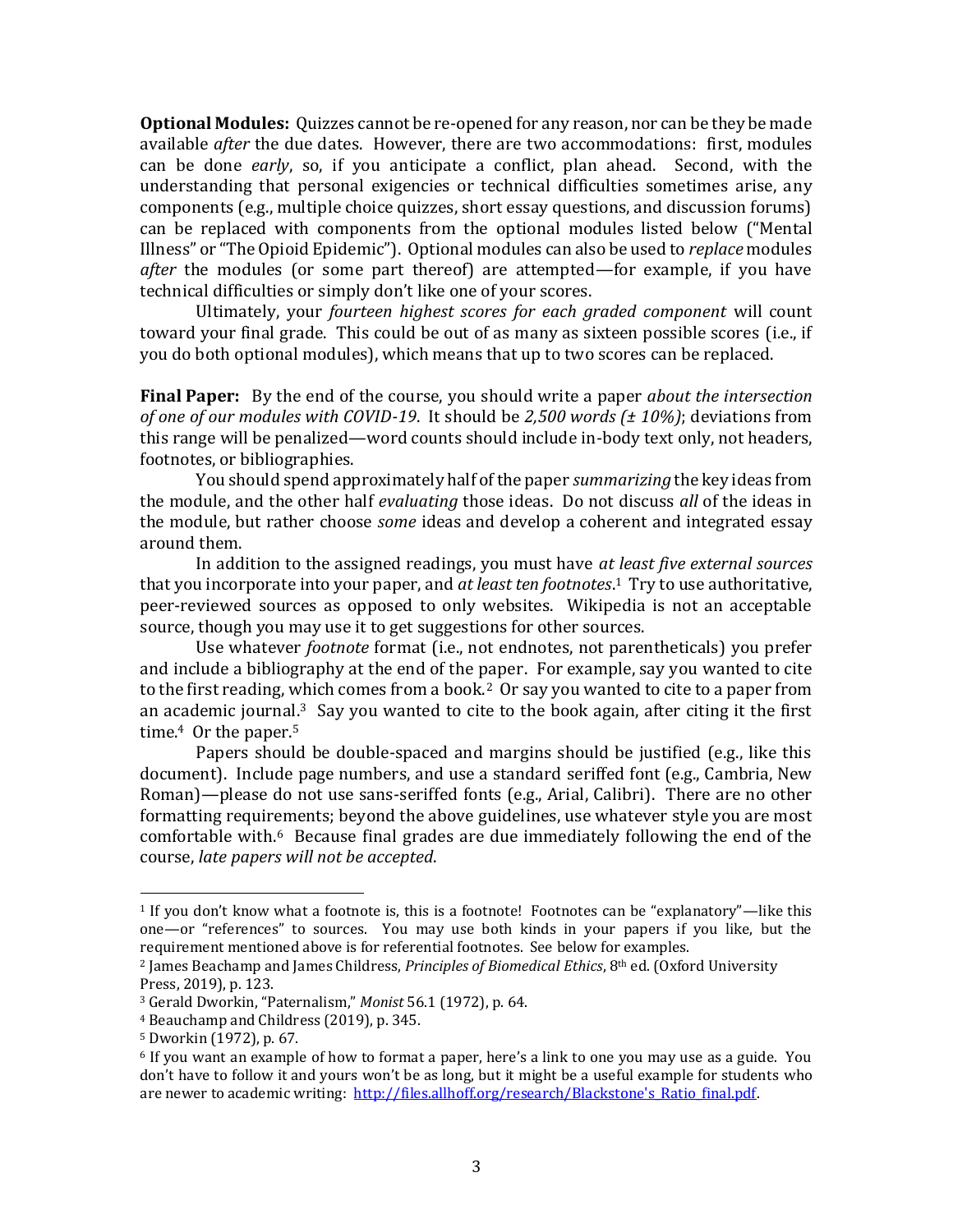| <b>MODULE</b>  | <b>TOPIC</b>                                     | <b>READING</b>                                                                                                                                                                                                                                                                                                                                                                                                                                                           | <b>DUE</b> |
|----------------|--------------------------------------------------|--------------------------------------------------------------------------------------------------------------------------------------------------------------------------------------------------------------------------------------------------------------------------------------------------------------------------------------------------------------------------------------------------------------------------------------------------------------------------|------------|
| $\mathbf{1}$   | Principles of<br><b>Biomedical Ethics</b>        | "Four Ethical Principles: Should We<br>Prioritize Autonomy" (video)<br>Beauchamp and Childress,<br>Principles of Biomedical Ethics (excerpted)<br>American Medical Association, "Principles<br>of Medical Ethics"<br>Case Study: "When Patients Refuse<br>Treatment" (link)                                                                                                                                                                                              | 5/15       |
|                |                                                  |                                                                                                                                                                                                                                                                                                                                                                                                                                                                          |            |
| $\overline{2}$ | Physicians and the<br>Foundations of<br>Medicine | Reassessing the Value of Care for Chronic<br>Health Conditions (video)<br>Tyson,<br>"The Hippocratic Oath Today" (link)<br>Cullen and Klein, "Respect for Patients,<br>Physicians, and the Truth"<br>Dworkin, "Paternalism"<br>Siegler, "Confidentiality in Medicine-A<br>Decrepit Concept"<br>U.S. Department of Health and Human<br>Services, "Your Rights under HIPAA"<br>Case Study: "Intra-Operative Exposure to<br>Sporadic Creutzfeldt-Jakob Disease"<br>(Potash) | 5/15       |
|                |                                                  |                                                                                                                                                                                                                                                                                                                                                                                                                                                                          |            |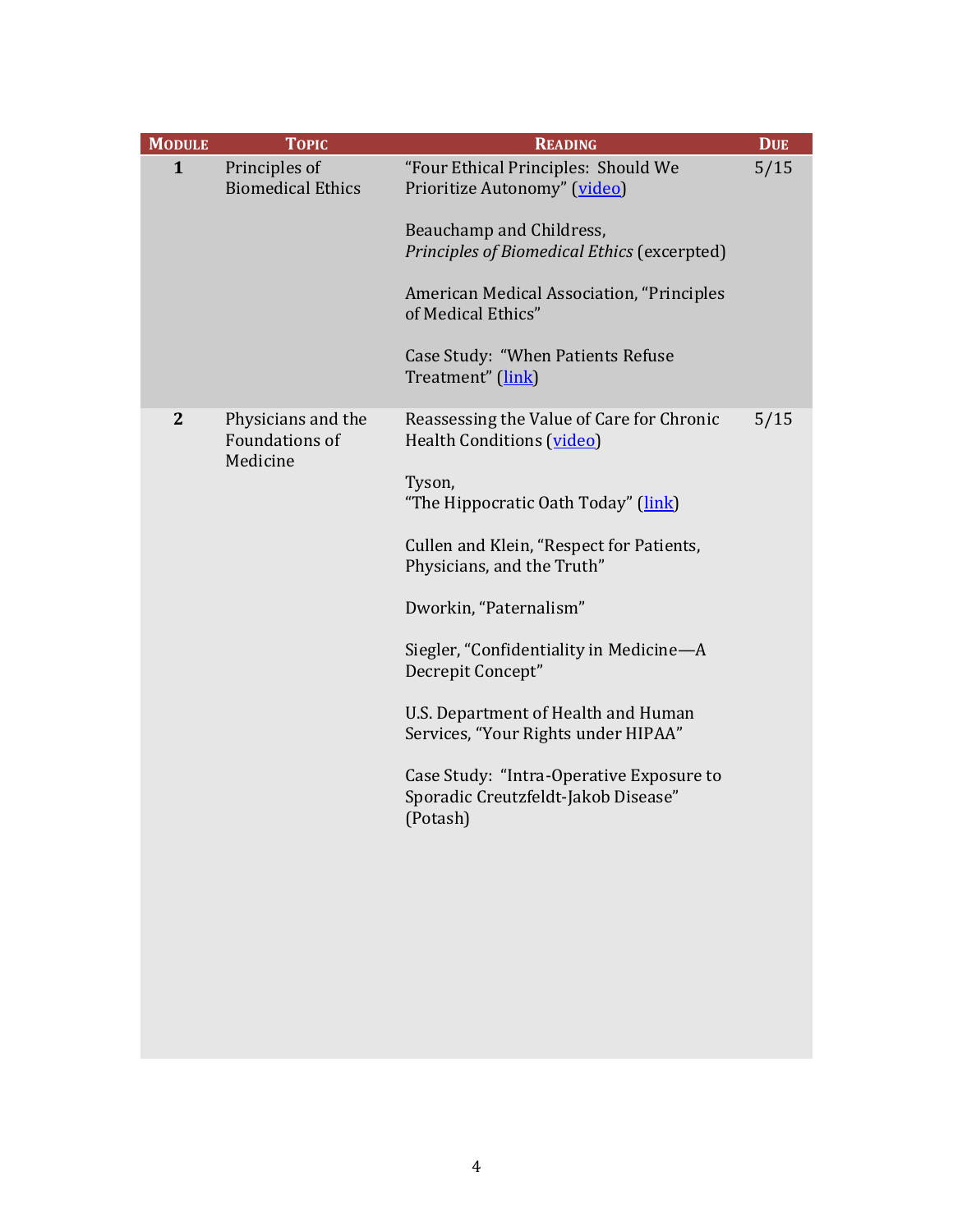| 3 | Nurses, Therapists,<br>and Other<br><b>Healthcare Providers</b> | "Nursing Ethics" (video)<br>Grace, Nursing Ethics and Professional<br>Responsibility (excerpts)<br>Atwal and Caldwell,<br>"Ethics, Occupational Therapy, and<br>Discharge Planning"<br>Kuhse, "Advocacy or Subservience for the<br>Sake of Patients?"<br>American Nurses Association,<br>"Code of Ethics for Nurses"<br>American Occupational Therapy<br>Association,<br>"Occupational Therapy Code of Ethics"<br>Case Study: "Florence Nightingale" (link) | 5/22 |
|---|-----------------------------------------------------------------|-------------------------------------------------------------------------------------------------------------------------------------------------------------------------------------------------------------------------------------------------------------------------------------------------------------------------------------------------------------------------------------------------------------------------------------------------------------|------|
| 4 | <b>Clinical Medical</b><br>Ethics                               | "Clinical Ethics" (video)<br>Jonsen et al.,<br>"Case Analysis in Clinical Ethics"<br>Fosarelli, "Medicine, Spirituality, and<br>Patient Care"<br>Hassoun, "Making Free Trade Fair"<br>ProPublica, "Docs Who Get Compant Cash<br>Tend to Provide More Brand-Name Meds"<br>$(\overline{\text{link}})$<br>Case Study: "Medical ID Cards and<br>Privacy" (Munson)                                                                                               | 5/22 |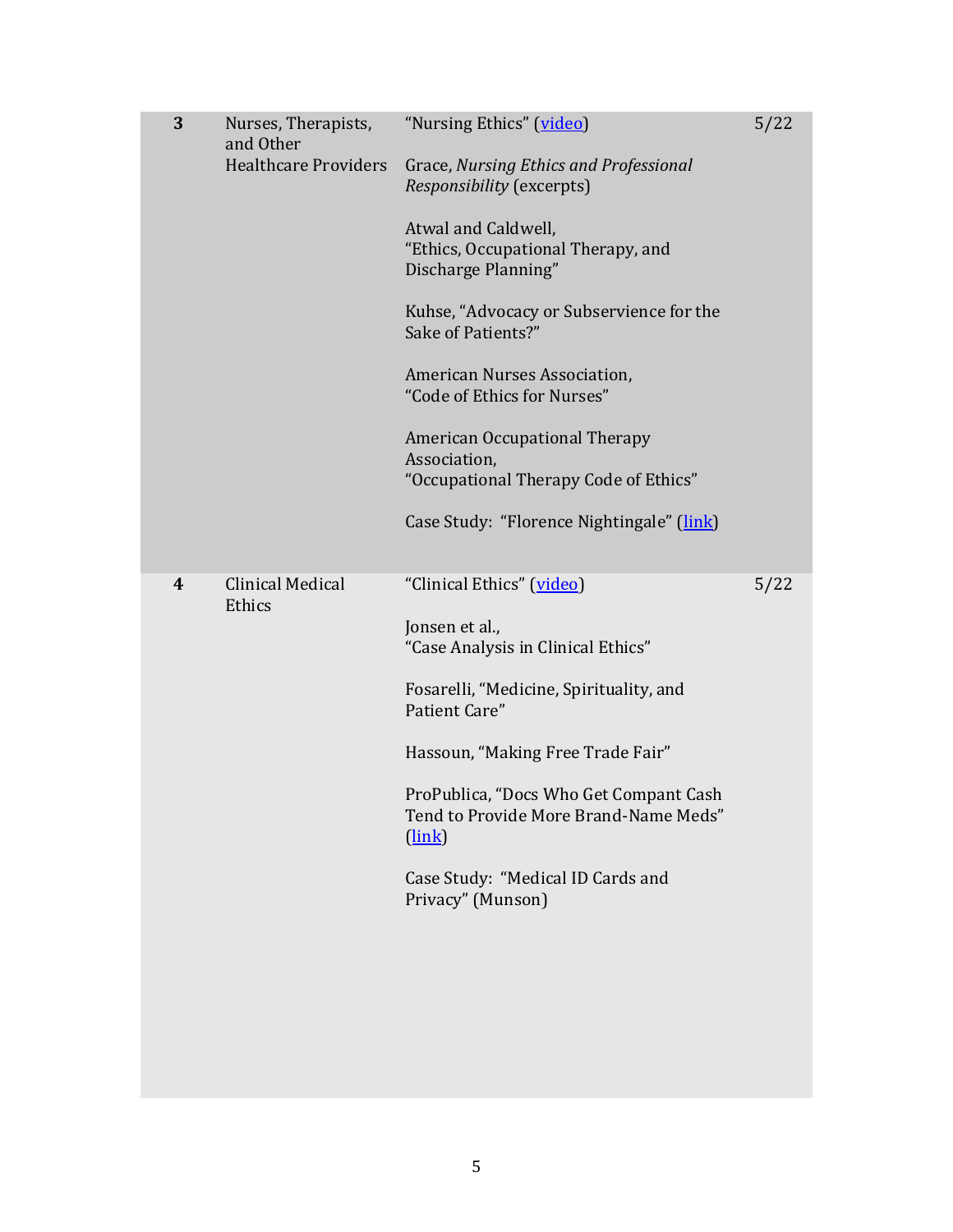| 5              | <b>Informed Consent</b>                 | "Legal ad Ethical Aspects of Medicine-<br>Consent" (video)<br>Munson, Outcome Uncertain (excerpts)<br>Beauchamp and Faden, A History and<br>Theory of Informed Consent (excerpts)<br>Katz, "Informed Consent-Must It Remain<br>a Fairy Tale?"<br>Case Study: Canterbury v. Spence                                               | 5/29 |
|----------------|-----------------------------------------|---------------------------------------------------------------------------------------------------------------------------------------------------------------------------------------------------------------------------------------------------------------------------------------------------------------------------------|------|
| 6              | <b>Biomedical Research</b><br>Ethics    | "The Tuskegee Syphilis Experiment and<br>Medical Ethics" (video)<br>Hellman, "Of Mice but Not Men"<br>Marquis, "How to Resolve an Ethical<br>Dilemma Concerning Randomized Clinical<br>Trials"<br>"Declaration of Helsinki"<br>"Belmont Report"<br>Case Study: "The Ethics of Clinical<br>Research in the Third World" (Angell) | 5/29 |
| $\overline{7}$ | <b>Preventative Care</b><br>and Testing | "Angelina Jolie Effect" (video)<br>Purdy,<br>"Genetics and Reproductive Risk"<br>Davis, "Genetic Dilemmas and the Child's<br>Right to an Open Future"<br>McMahan, "The Morality of Screening for<br>Disability"<br>Case Study: "Your Doctor Likely Orders<br>More Tests than You Actually Need" (link)                          | 6/5  |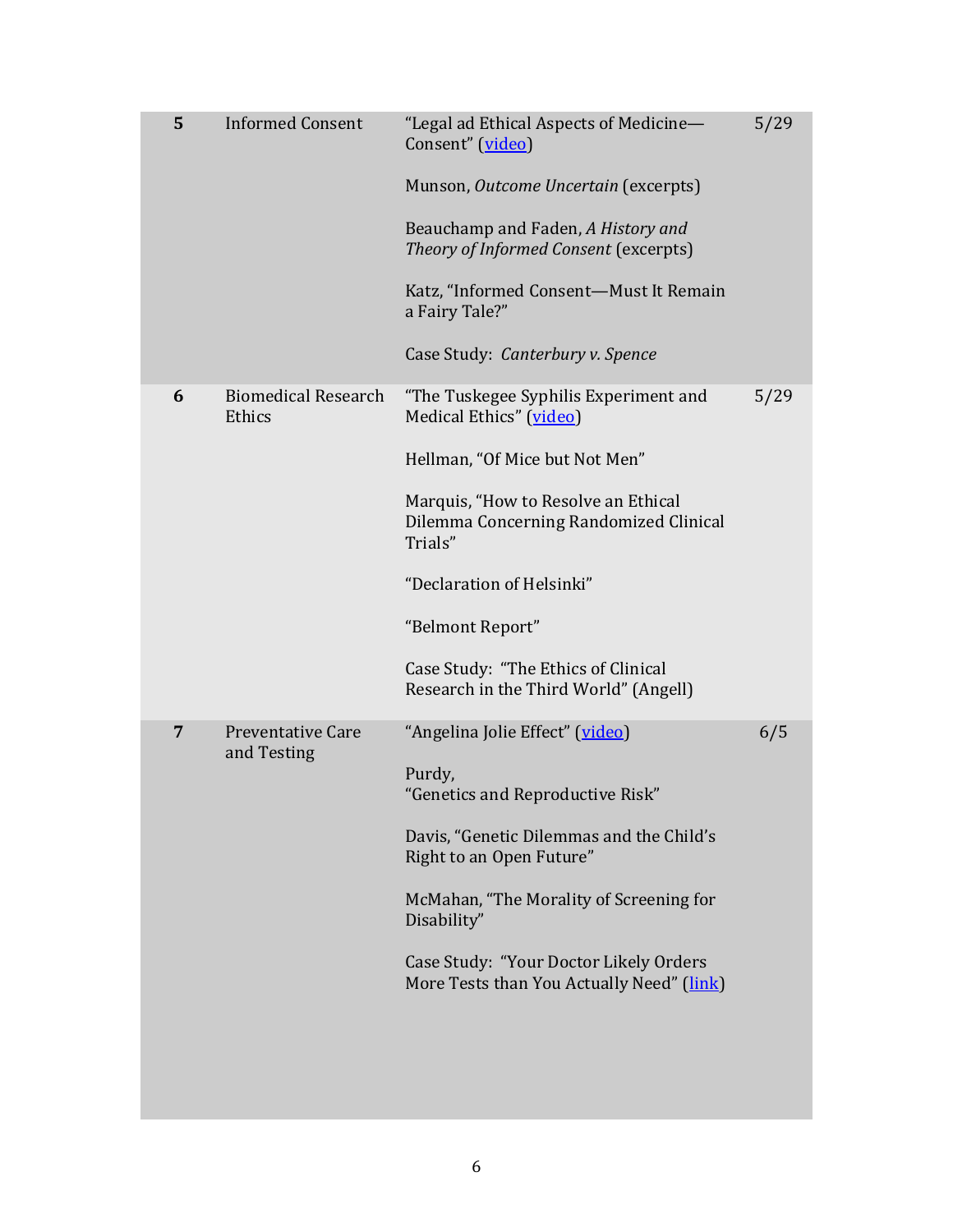| 8  | Abortion                   | "Abortion and Personhood" (video)<br>Warren, "The Moral and Legal Status of<br>Abortion"<br>Thomson, "In Defense of Abortion"<br>Marquis, "Why Abortion Is Immoral"<br>Case Study: "But How Can We Choose"<br>(Zaner)                                                                                                                                                                | 6/5  |
|----|----------------------------|--------------------------------------------------------------------------------------------------------------------------------------------------------------------------------------------------------------------------------------------------------------------------------------------------------------------------------------------------------------------------------------|------|
| 9  | End-of-Life Care           | "Assisted Death and the Value of Life<br>(video)<br>Rachels,<br>"Active and Passive Euthanasia"<br>Brock, "Voluntary Active Euthanasia"<br>Munson, "Advance Directives"<br>Case Study, "My Right to Die with Dignity<br>at 29" (Maynard)                                                                                                                                             | 6/12 |
| 10 | Distributing<br>Healthcare | "The Economics of Healthcare" (video)<br>Munson, "The Canadian System as a<br>Model for the United States?"<br>Nielsen, "Autonomy, Equality, and a Just<br>Health Care System"<br>Daniels, "Equal Opportunity and Health<br>Care"<br>Case Study: "A Brief History on the Road<br>to Healthcare Reform"<br>(Taylor; link)<br>Case Study: "Trump's Health Care Bills"<br>(Smith; link) | 6/12 |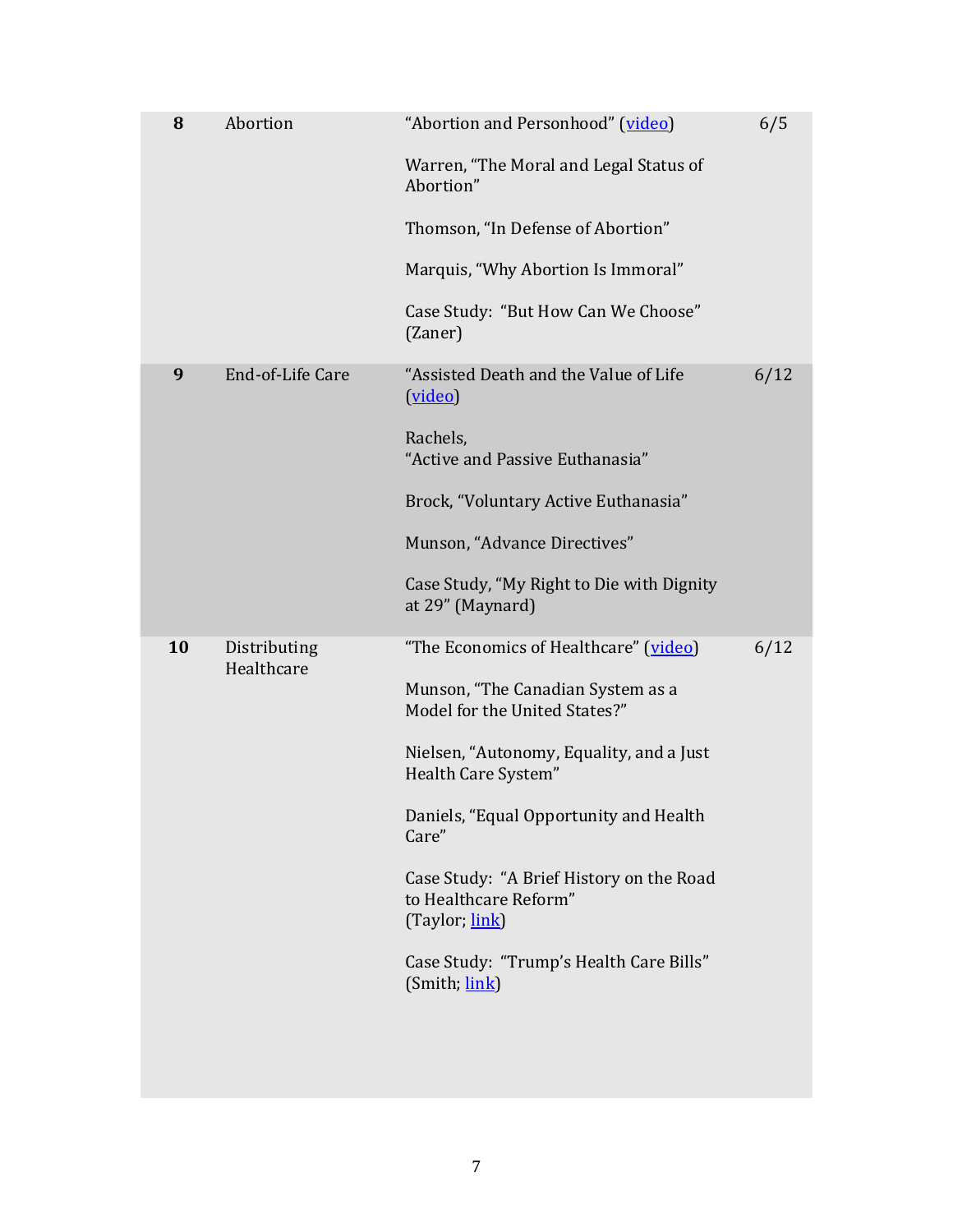| 11 | <b>Scarce Resources</b>  | "Ethical Reasoning in Health Priority-<br>Setting" (video)<br>Rescher, "The Allocation of Exotic Medical<br>Lifesaving Therapy"<br>Zwolinski,<br>"The Ethics of Price Gouging"<br>Radcliffe-Richards,<br>"The Case for Allowing Kidney Sales"<br>Case Study: "Should Alcoholics Be<br>Deprioritized for Liver Transplantation?"<br>(Allhoff)                                                              | 6/19 |
|----|--------------------------|-----------------------------------------------------------------------------------------------------------------------------------------------------------------------------------------------------------------------------------------------------------------------------------------------------------------------------------------------------------------------------------------------------------|------|
| 12 | Diversity &<br>Pluralism | "Culture and Healthcare: When Medicine<br>and Culture Intersect" (video)<br>Hoop et al., "Ethics and Culture in Mental<br>Health Care"<br>Powell and Stein,<br>"Legal and Ethical Concerns about Sexual<br>Orientation Change Efforts"<br>Lindemann,<br>"The Woman Question in Medicine"<br>Wendell, "Who Is Disabled?"<br>Case Study: "Ethics and Culture in Mental<br>Health Care" (Hoop et al., cont.) | 6/19 |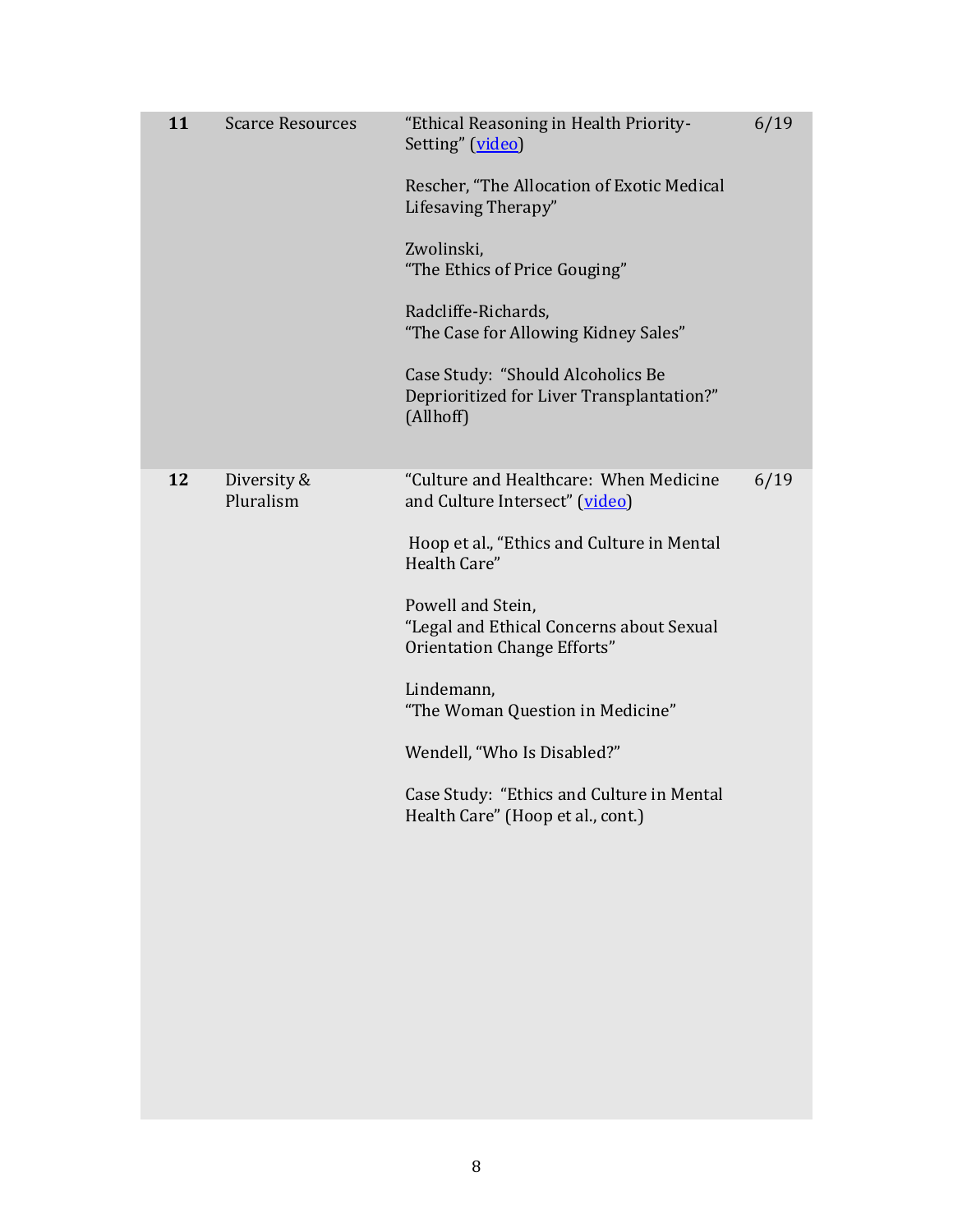| 13 | Race & Medicine                         | Flint Michigan Water Crisis (video)<br>Byrd and Clayton, "Race, Medicine, and<br>Health Care in the United States"<br>Hoberman,<br>"Black Patients and White Doctors"<br>Hardeman et al., "Structural Racism and<br><b>Supporting Black Lives"</b><br>Krakauer and Troug, "Mistrust, Racism,<br>and End-of-Life Treatment" | 6/26 |
|----|-----------------------------------------|----------------------------------------------------------------------------------------------------------------------------------------------------------------------------------------------------------------------------------------------------------------------------------------------------------------------------|------|
| 14 | <b>Global Bioethics</b>                 | "How Pandemics Spread" (video)<br>Pogge,<br>"Human Rights and Global Health"<br>Fidler, "Negotiating Equitable Access to<br>Influenza Vaccines"<br>Singer et al., "Ethics and SARS"<br>Thompson, "The Greatest Good"                                                                                                       | 6/26 |
| 15 | <b>Mental Illness</b><br>(Extra Credit) | "Psychological Disorders" (video)<br>Melrose,<br>"An Overview of Mental Illness"<br>Levenson, "Psychiatric Commitment and<br>Involuntary Hospitalization"<br>Elliott, "Amputees by Choice"<br>Case Study: "When the Patient Refuses to<br>Eat" (Craig and Winslow)                                                         | 6/29 |